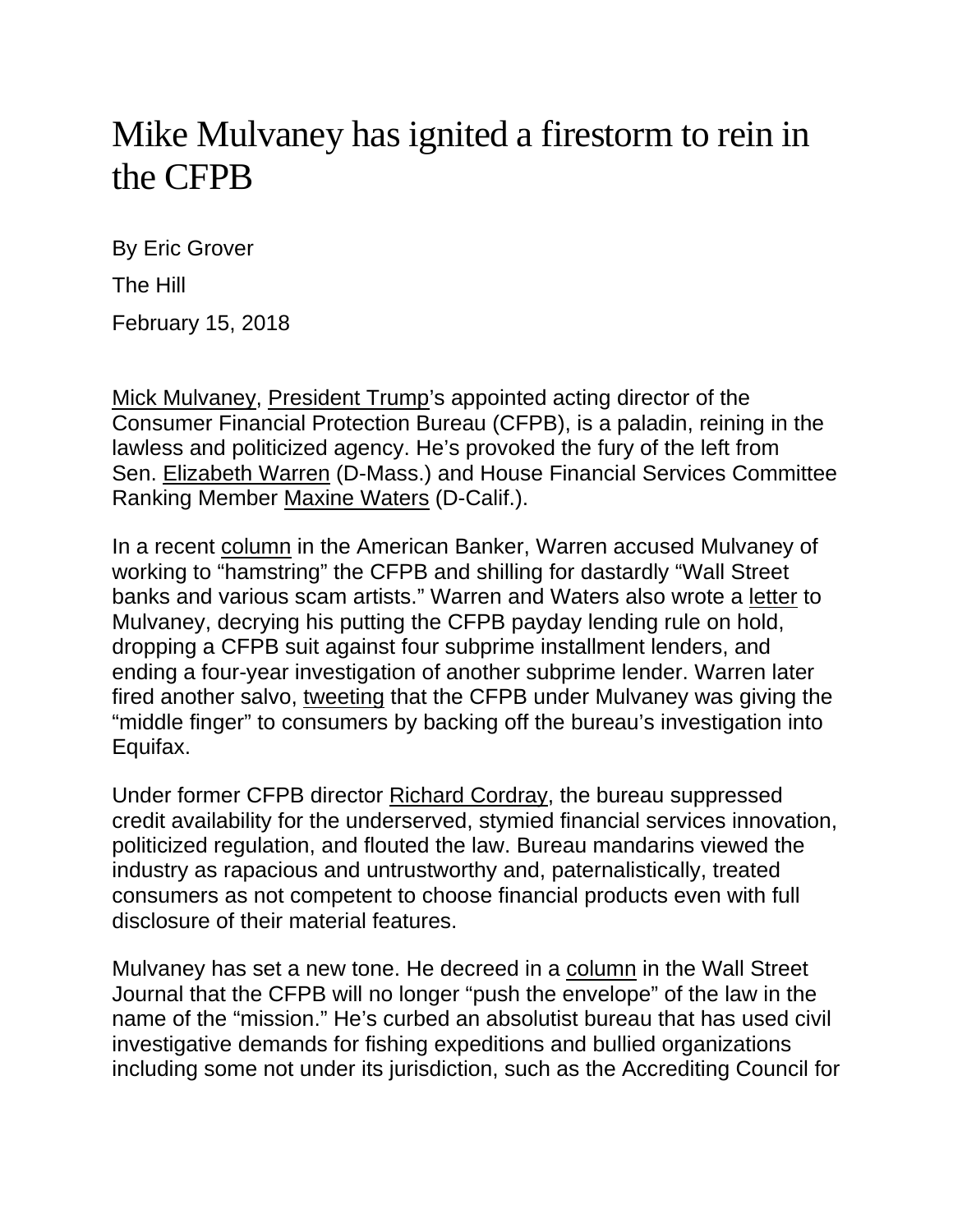Independent Colleges and Schools, and has done rulemaking by enforcement, which is inherently unjust.

Mulvaney is inviting help to "ensure the bureau is fulfilling its proper and appropriate functions to best protect consumers." This month, the CFPB [issued](http://files.consumerfinance.gov/f/documents/cfpb_rfi_enforcement-processes_022018.pdf) a request for information soliciting comments to help assess the "overall efficiency and effectiveness" of its enforcement process. In January, it issued requests for information on civil-investigative demands and administrative adjudications.

Reacting to the U.S. Court of Appeals for the District of Columbia's split [decision](https://www.cadc.uscourts.gov/internet/opinions.nsf/B7623651686D60D585258226005405AC/$file/15-1177.pdf) last month that the CFPB's single director with for-cause tenure protection is constitutional, House Financial Services Committee Chairman [Jeb Hensarling](http://thehill.com/people/jeb-hensarling) (R-Texas) [noted](https://financialservices.house.gov/news/documentsingle.aspx?DocumentID=402979) that at least "Mulvaney can use his unchecked unilateral powers to continue the agency's transformation."

Mulvaney bridling the CFPB, however, is not institutional. That remains a job for the courts or, in the best case, for Congress. The bureau is an affront to America's Madisonian tripartite constitutional system under which the people's body of Congress makes law and has power of the purse. But the CFPB made, enforced and judged law under Cordray.

By design, the bureau writes its own budget and draws funds from the Federal Reserve, thereby shielding it from congressional oversight. The legislature should control its funding. The single director for-cause tenure protection defies the president's constitutional authority as head of the executive branch. Ideally, the CFPB would be overseen by a bipartisan board including the Federal Deposit Insurance Corporation and the Office of the Comptroller of the Currency.

While administrative agency staff skews Democrat, under Cordray, the hiring process at the bureau systematically screened out Republicans. In a [column](http://www.nationalreview.com/article/443227/consumer-financial-protection-bureaus-tragic-failures) in the National Review, former CFPB enforcement attorney Ronald Rubin described hiring committees using cues like "I don't think he believes in the mission" as code for "he might not be a Democrat."

Politics belongs in Congress, not in agencies charged with impartially enforcing the law. Rubin also recalled the bureau [prioritized](http://www.nationalreview.com/article/443227/consumer-financial-protection-bureau-tragic-failures) targeting large firms it could shake bigger fines out of over more egregious wrongdoers. Its civil penalty fund has [served](https://www.investors.com/politics/editorials/clipping-the-corrupt-cfpbs-wings/) as a slush fund to reward friends. It